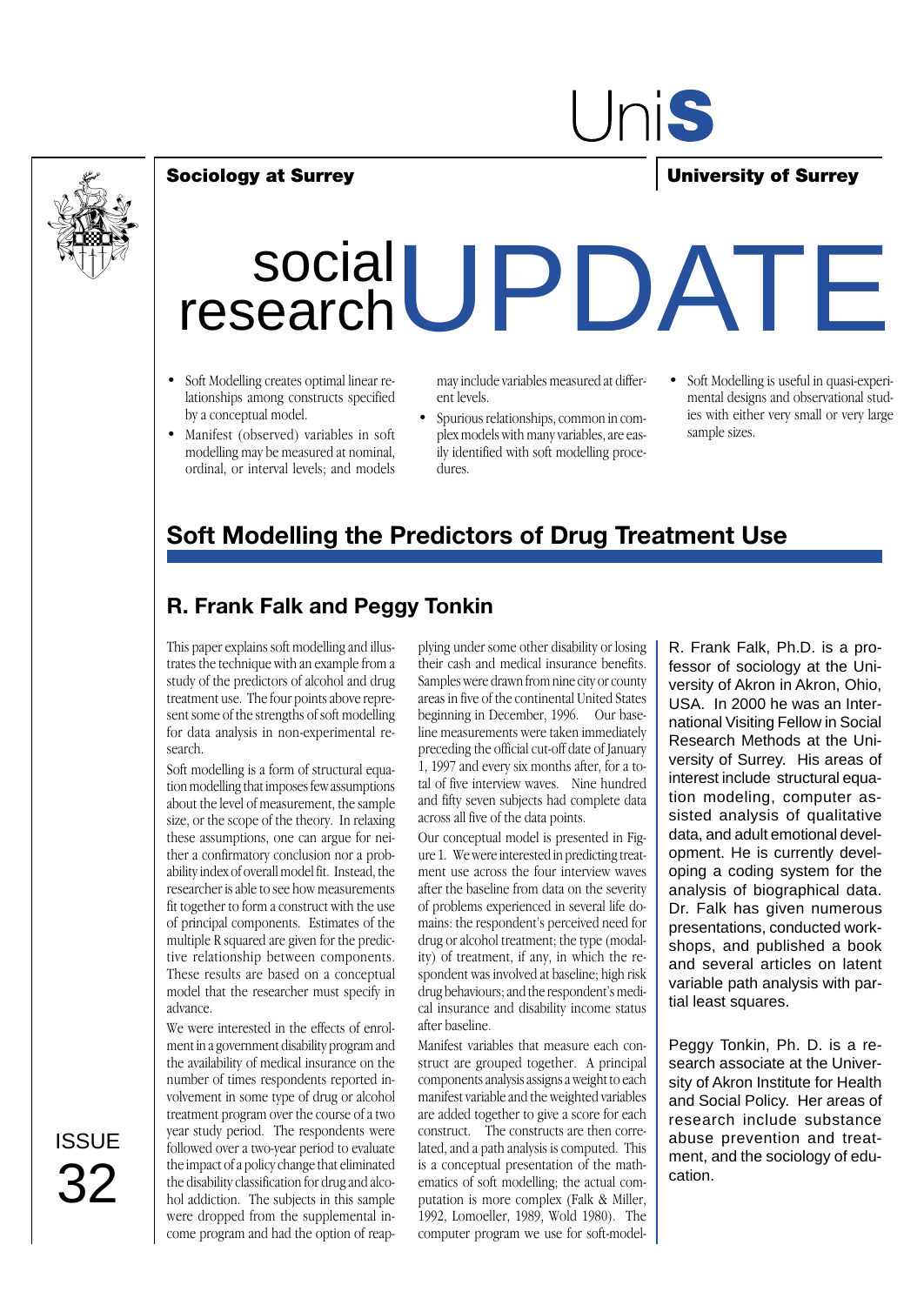# social research **UPDATE**



ling is *Latent Variable Path Analysis with Partial Least Squares Estimation* (Lomoeller, 1988) and is available from Dr. Jack McArdle at the University of Virginia (http://krypton.psyc.virginia.edu/ jack.mcardle).

Figure 1 illustrates the proposed relationships (14 paths in all) between our eight constructs. The proposed relationships in the model come from the general literature on treatment entry and retention and the expected effects of the policy change. Preliminary analyses revealed significant differences between sample locations on treatment use; therefore, site was entered as a control variable and allowed to predict each of the other seven constructs. The paths from the demographic control construct are shortened to provide ease in reading. Our conceptual model follows the control construct in temporal order: addiction severity index scores, the need for treatment, treatment type at baseline, risk behaviours, medical insurance and disability income status are each allowed to predict treatment use. The need for treatment is allowed to predict disability income status.

Before we consider each of the hypothesised relationships between these constructs, we should be satisfied with the reliability of our measurements. Sixteen variables were measured as indicants of the eight constructs. The indicants included nominal, interval, and ratio levels of measurement. They included measurements from well-established instruments such as the Addiction Severity Index Scores (see McLelland, Luborsky, Cacciola, and Griffith 1984). For a complete description of the study, see Tonkin, Swartz, and Kappagoda, forthcoming.

In our study, most of the measurements proved to be reliable (see Table 1). Principal component loadings above 0.55 are generally desirable. However, several observed variables with very small loadings were left in the model because our goal was to examine the comparative effects of each of the predictors. Low loadings indicated that the variables are not contributing substantially to the construct and thus are not good measures of the proposed construct. For example, the loading of 0.05 for involvement in a jail or prison treatment program at baseline indicates this variable is not a substantial contributor to the treatment type construct. Conversely, participation in methadone maintenance at baseline is the defining measure for the baseline treatment modality construct with a loading of 0.98.

 Researchers, in general, should expect principal component loadings to be above 0.55 before examining the relationships between the theoretical constructs. Generally, three or more manifest variables are preferred as multiple indicants of a construct. When there is only one indicant for each construct, the programme becomes a standard path analysis procedure.

As we stated in the beginning, soft modelling creates optimal linear relationships among constructs specified by a conceptual model. It does this by an iterative process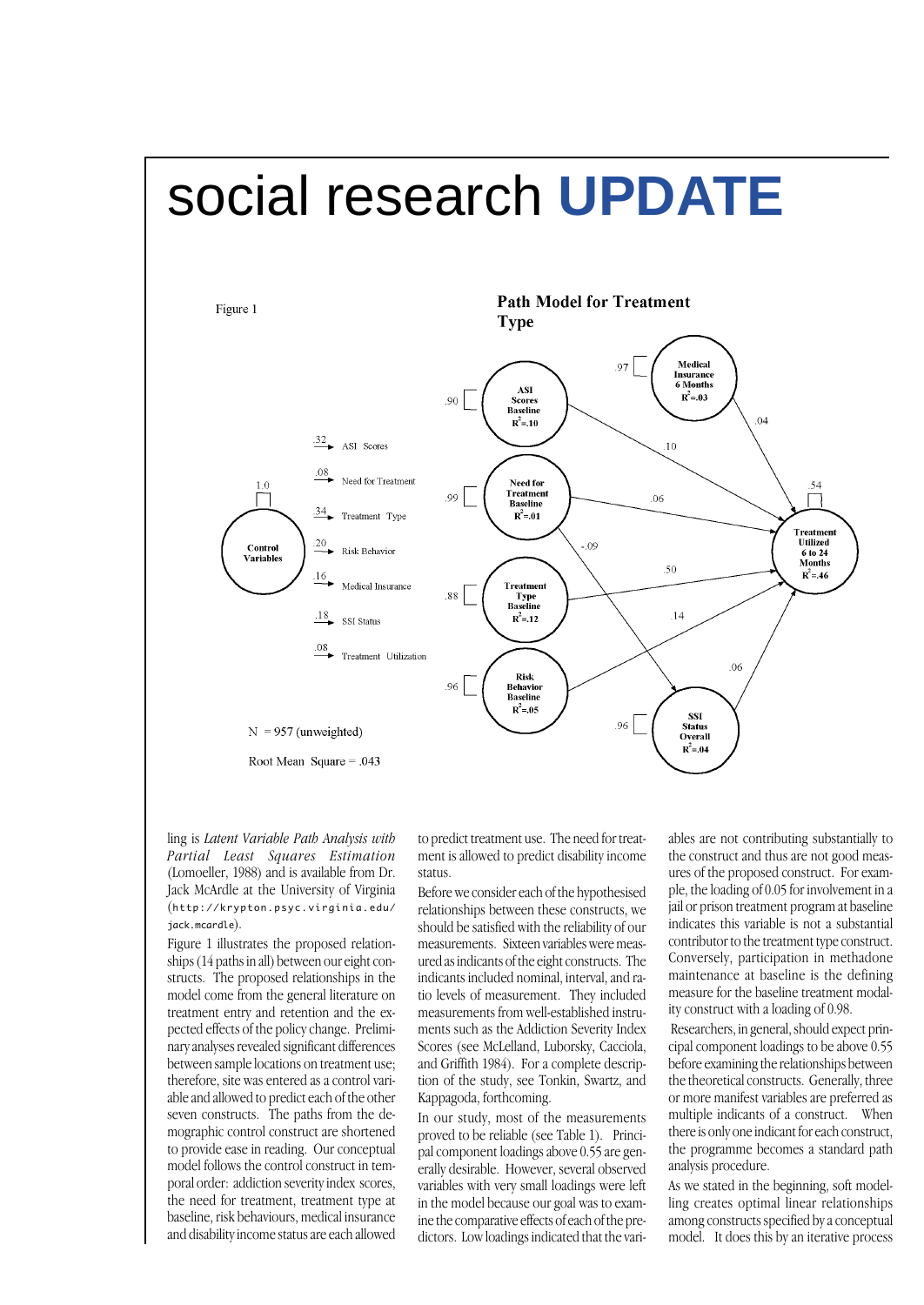# social research **UPDATE**

#### Table 1.

| Component Loadings and Weights for Measurement Model |      |                         |      | Path Coefficients for Inner Model         |                             |         |
|------------------------------------------------------|------|-------------------------|------|-------------------------------------------|-----------------------------|---------|
| <b>Components and Manifest Variables</b>             |      | Loading Residual Weight |      | <b>Predictor Constructs</b>               | <b>Predicted Constructs</b> | Path    |
| Demographic Controls                                 |      |                         |      | Demographic Controls                      | ASI Scores Base             | 0.32    |
| <b>Site</b>                                          | 0.98 | 0.05                    |      |                                           | Need for Treatment Base     | 0.08    |
| <b>ASI Scores Basline</b>                            |      |                         |      |                                           | Treatment Type Base         | 0.34    |
| Alcobol                                              | 0.19 | 0.96                    |      |                                           | Risk Behavior Base          | 0.20    |
| Drug                                                 | 0.70 | 0.51                    |      |                                           | Medical Insurance           | 0.16    |
| Social                                               | 0.62 | 0.61                    |      |                                           | Disability Status           | 0.18    |
| Psychological                                        | 0.64 | 0.59                    |      |                                           | Treatment Utilization       | 0.08    |
| Legal                                                | 0.63 | 0.60                    |      | ASI Scores Baseline                       | Treatment Utilization       | 0.10    |
| Need for Treatment Baseline                          |      |                         |      | Need for Treatment Base Disability Status |                             | $-0.09$ |
| Need for Treatment                                   |      | 0.00                    | 1.00 |                                           | Treatment Utilization       | 0.06    |
| Treatment Type Baseline                              |      |                         |      | Treatment Type Base                       | Treatment Utilization       | 0.50    |
| <i>Jail or Prison</i>                                | 0.05 | 1.00                    |      | Risk Behavior Base                        | Treatment Utilization       | 0.14    |
| Methadone Maintenance                                | 0.98 | 0.05                    |      | Medical Insurance                         | Treatment Utilization       | 0.04    |
| Residential                                          | 0.14 | 0.98                    |      | SSI Status Overall                        | Treatment Utilization       | 0.06    |
| Outpatient                                           | 0.25 | 0.94                    |      | R-square                                  | ASI Scores Base $=$         | 0.10    |
| Risk Behavior Baseline                               |      |                         |      |                                           | Need for Treatment Base =   | 0.01    |
| <b>Inject Drugs</b>                                  | 0.91 | 0.17                    |      |                                           | Treatment Type Base =       | 0.12    |
| Share Needle                                         | 0.59 | 0.65                    |      |                                           | Risk Behavior Base $=$      | 0.05    |
| Medical Insurance 6 months                           |      |                         |      |                                           | Medical Insurance =         | 0.04    |
| Insurance 6 months                                   |      | 0.00                    | 1.00 |                                           | Disability Status $=$       | 0.04    |
| Treatment Utilization                                |      |                         |      |                                           | Treatment Utilization =     | 0.46    |
| <b>Treatment Ratio</b>                               |      | 0.00                    | 1.00 |                                           | RMS Cov $(E, U) =$          | 0.04    |
| Disability Status                                    |      |                         |      |                                           |                             |         |
| <b>Benefits Ratio</b>                                |      | 0.00                    | 1.00 |                                           |                             |         |
|                                                      |      |                         |      |                                           |                             |         |

in which each predictor construct is made to be as good a predictor as it can be, while the predicted construct is made to be the best predicted construct it can be. To achieve this optimisation, the principle component loadings on the manifest variables are adjusted. This is accomplished in two stages by using the least squares minimisation procedure within each group of manifest variables and their construct and then between the constructs.

This optimisation procedure provides the researcher with three important pieces of information: the matrix of correlations between the constructs, the path coefficients between the constructs as specified in the model, and the multiple R square value for each predicted construct. With this information, we are able to evaluate our original conceptual model.

The correlation matrix allows us to assess if the relationships are going in the predicted direction. In our model, we assumed that all the proposed relationships would be in

a positive direction. The path coefficients give the direct effects and direction of relationship between the predictor construct and the predicted construct. These are the equivalent of standardised regression coefficients or beta weights, and so may be directly compare with one another. They differ from the correlation coefficients because they take into account the correlations between the predictor constructs.

The multiple R square is the measure of the total amount of variance in the predicted construct that is accounted for by the predictor constructs. These provide an estimate of the effect of all the predictors taken together on the predicted construct. Traditional statistical tests of significance can be applied to the multiple R square.

 With these three pieces of information, we can evaluate how well our model predicts the relationships in our original conceptualisations. The results noted in Table 1 provide the information necessary to evaluate our conceptual model. The first piece of

social research UPDATE is distributed without charge on request to social researchers in the United Kingdom by the Department of Sociology at the University of Surrey as part of its commitment to supporting social research training and development.

Contributions to social research UPDATE that review current issues in social research and methodology in about 2,500 words are welcome. All UPDATE articles are peer-reviewed.